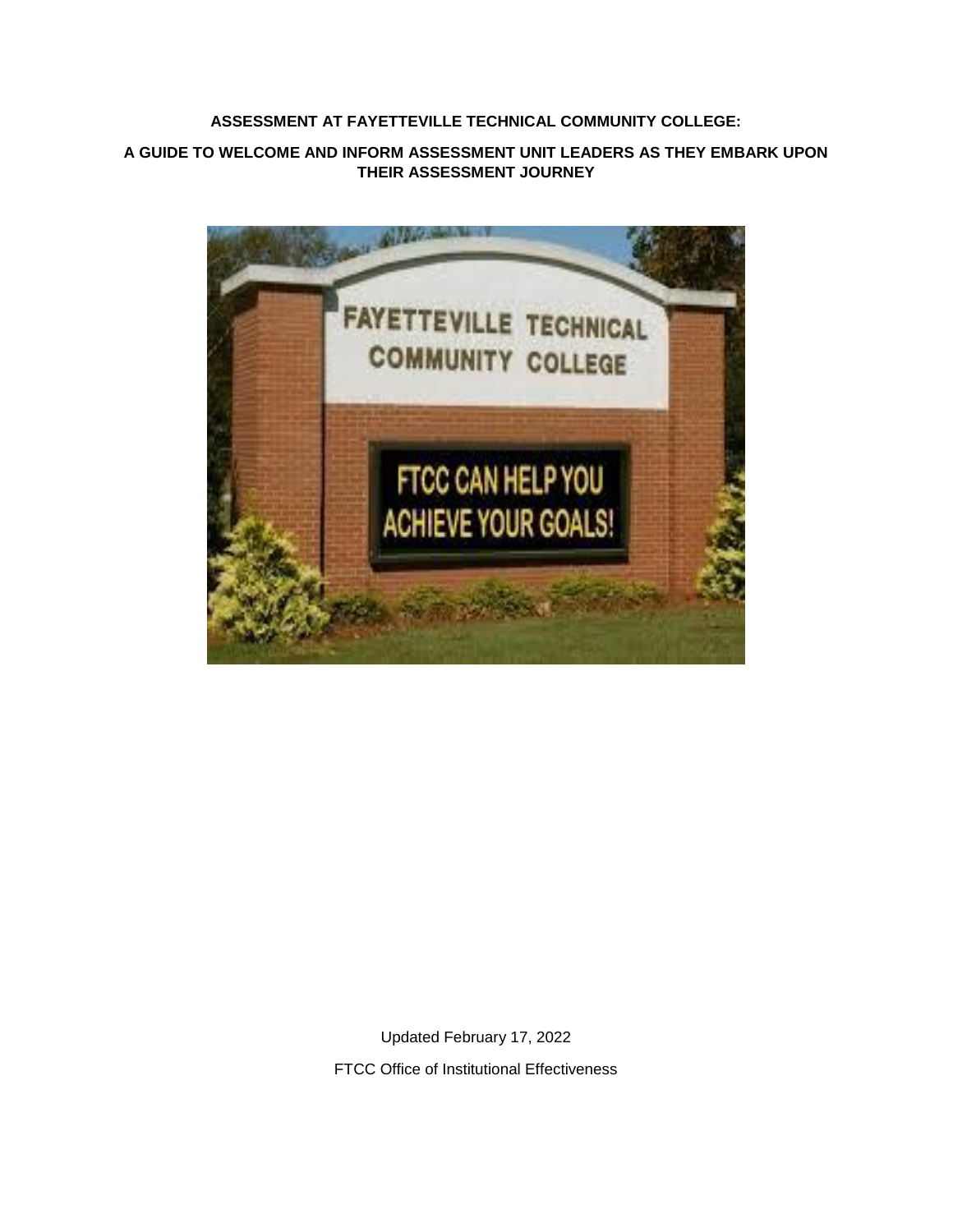# **Table of Contents**

| Foundations of Assessment at Fayetteville Technical Community College (FTCC) 3 |
|--------------------------------------------------------------------------------|
|                                                                                |
|                                                                                |
|                                                                                |
|                                                                                |
|                                                                                |
|                                                                                |
|                                                                                |
|                                                                                |
|                                                                                |
|                                                                                |
|                                                                                |
|                                                                                |
|                                                                                |
|                                                                                |
|                                                                                |
|                                                                                |
|                                                                                |
|                                                                                |
|                                                                                |
|                                                                                |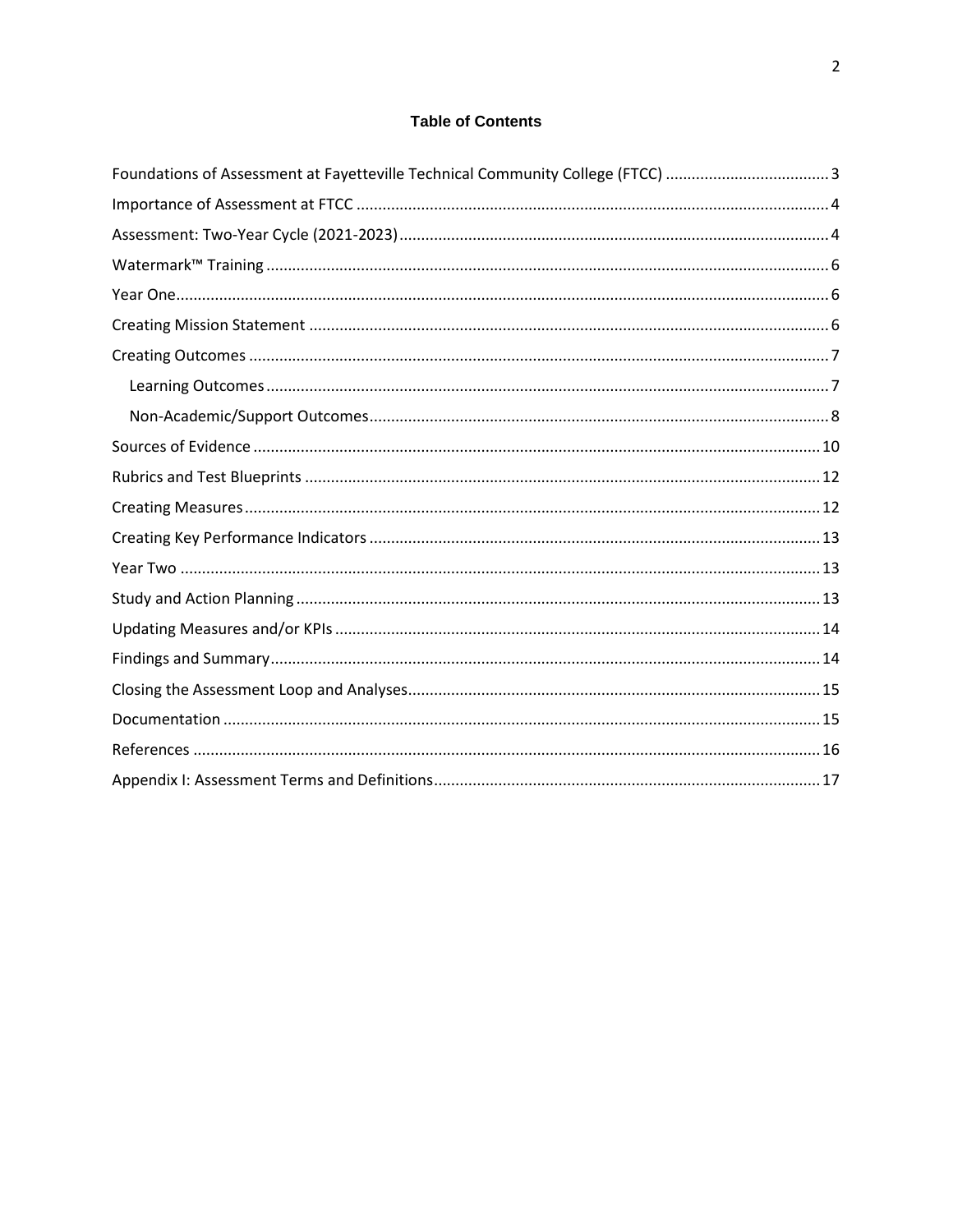### <span id="page-2-0"></span>**Foundations of Assessment at Fayetteville Technical Community College (FTCC)**

What is assessment? According to Suskie (2009), "assessment is the ongoing process of

- Establishing clear, measurable, expected outcomes of student learning
- Ensuring that students have sufficient opportunities to achieve those outcomes
- Systematically gathering, analyzing, and interpreting evidence to determine how well student learning matches our expectations
- Using the resulting information to understand and improve student learning" (p. 4).

The alignment of institutional goals from the FTCC Strategic Plan with general education core competencies, programmatic and student learning outcomes creates the foundation of academic assessment. Envisioning the structure of assessment resembles the following figure.



\*Non-academic units are not required to assess General Education Core Competencies, with the exception of Student Services and Student Learning Center.

\*\*Non-academic units do not create programmatic or student learning outcomes.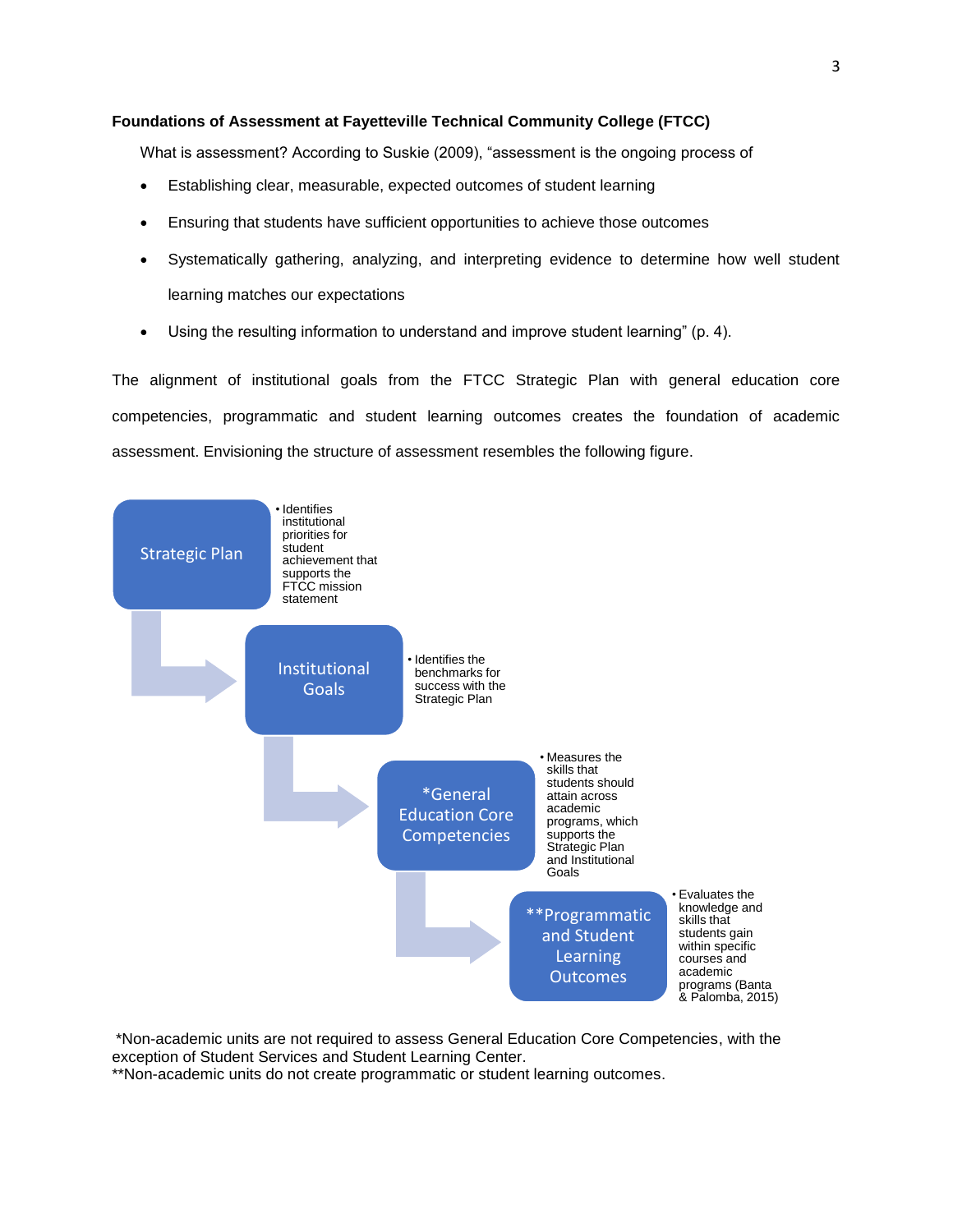The figure below illustrates the alignment of assessment with institutional planning processes and how FTCC meets the academic, economic and workforce training needs of Cumberland County. Every layer of assessment depends upon continuous input from across the College in support of its [mission.](https://www.faytechcc.edu/about-ftcc/#mission)

### <span id="page-3-0"></span>**Importance of Assessment at FTCC**

Why is assessment important? According to Bresciani (2006), assessment and accountability are synonymous among legislators, regional accreditors, licensing agencies, and prospective students alike. Bresciani (2006) states, "accountability has become a prevalent concept and programmatic initiative" (p. 2). Assessment proves that "we do what we say we will do", shows how FTCC improves student achievement, demonstrates continuous improvement, and describes how the academic and non-academic units help students achieve their educational and career goals. In conjunction, the assessment process further demonstrates the importance of self-reflection. Without a well-defined process, programmatic review, institutional planning, and decision-making impacting student achievement may fail. The following figure illustrates the continuous improvement model of assessment implemented by FTCC.

<span id="page-3-1"></span>

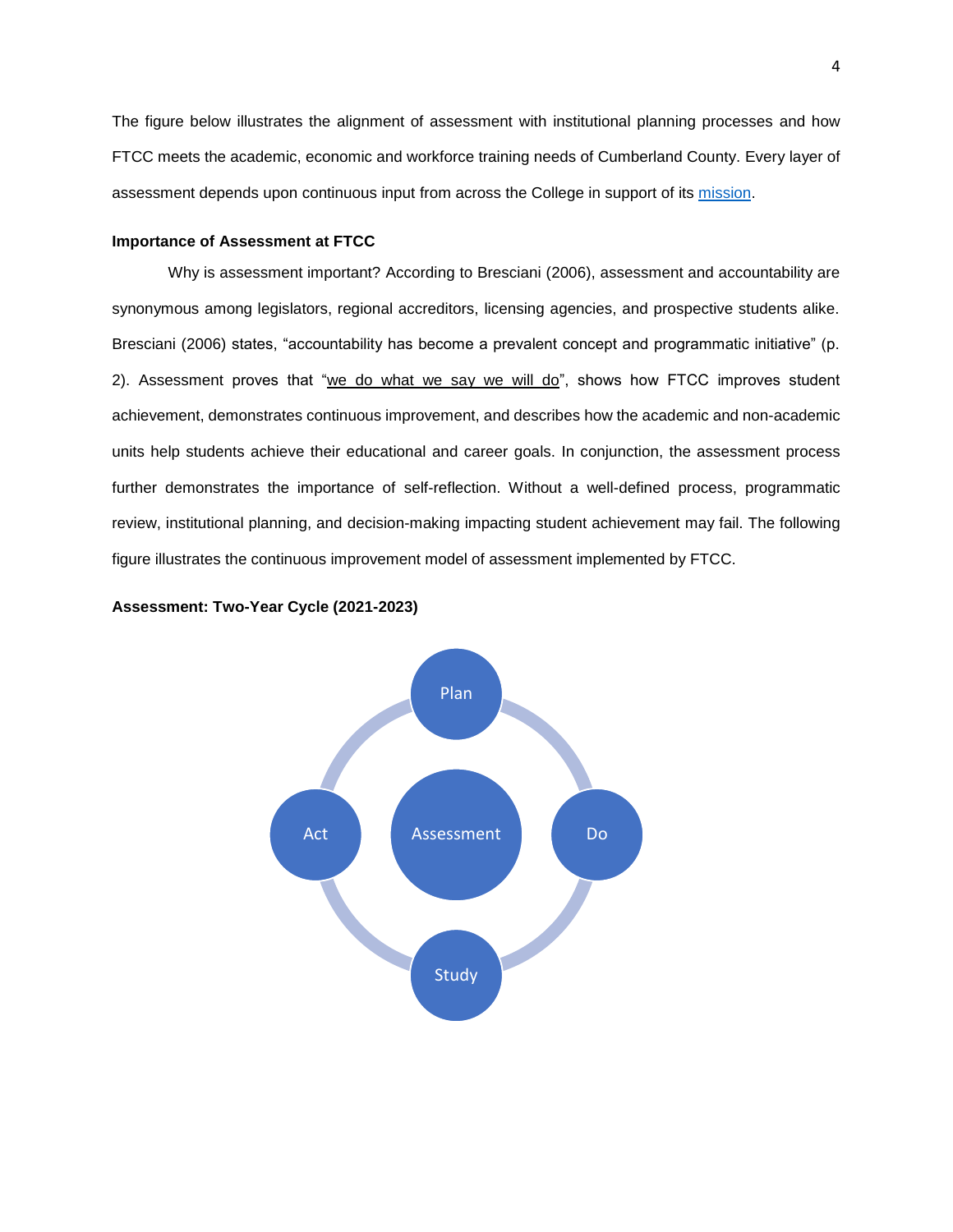FTCC follows a two-year assessment cycle, depicted in the chart listed below, that supports continuous improvement for its academic and support units. Data collected from the first year is analyzed with opportunities identified for improvement based upon self-reflection and internal analysis. The second year allows for the adjustment of any measures and/or key performance indicators (KPIs) that evaluates the following:

- General Education Outcomes
- Academic Program Outcomes
- Non-Academic or Support Outcomes

| <b>Assessment Activity</b>                                                                                                                                                                     | <b>Start Date</b>    | <b>End Date</b>        |  |
|------------------------------------------------------------------------------------------------------------------------------------------------------------------------------------------------|----------------------|------------------------|--|
| <b>New Assessment Cycle Begins</b><br><b>October 15, 2021</b>                                                                                                                                  |                      |                        |  |
| <b>Establish Outcomes, Measures, and Key Performance</b><br><b>Indicators (KPIs)</b><br>(Year One)                                                                                             | October 15,<br>2021  | December 15,<br>2021   |  |
| <b>Data Collection</b><br>(Year One)                                                                                                                                                           | December 15,<br>2021 | <b>August 15, 2022</b> |  |
| <b>Data Analysis and Action Plans</b><br>(Year Two)                                                                                                                                            | August 15,<br>2022   | October 15,<br>2022    |  |
| Adjust Measures and KPIs based upon Action Plans for each<br>Outcome (Before adjusting your measures and/or KPIs, export<br>the assessment PDF and upload into Docs and Reports)<br>(Year Two) | October 15,<br>2022  | December 15,<br>2022   |  |
| <b>Data Collection</b><br>(Year Two)                                                                                                                                                           | December 15,<br>2022 | May 15, 2023           |  |
| <b>Close the Assessment Loop: Summary Analyses and Action</b><br><b>Plan for each Outcome</b><br>(Year Two)                                                                                    | May 15, 2023         | August 15, 2023        |  |
| <b>Strategic Plan Uploaded into New Assessment Cycle</b><br>(Year Two)                                                                                                                         | September 1,<br>2023 | September 15,<br>2023  |  |
| <b>New Assessment Cycle Begins</b><br><b>October 15, 2023</b>                                                                                                                                  |                      |                        |  |

During the first year, academic and non-academic units create at least three outcomes based upon alignment with applicable institutional goals and strategies contained within the Strategic Plan and General Education Core Competencies (academic units only). *Please refer to Appendix I for assessment terminology used throughout this document*. Academic units must create programmatic **and** course-level outcomes. Measures accompany each outcome by identifying the sources of evidence and methods used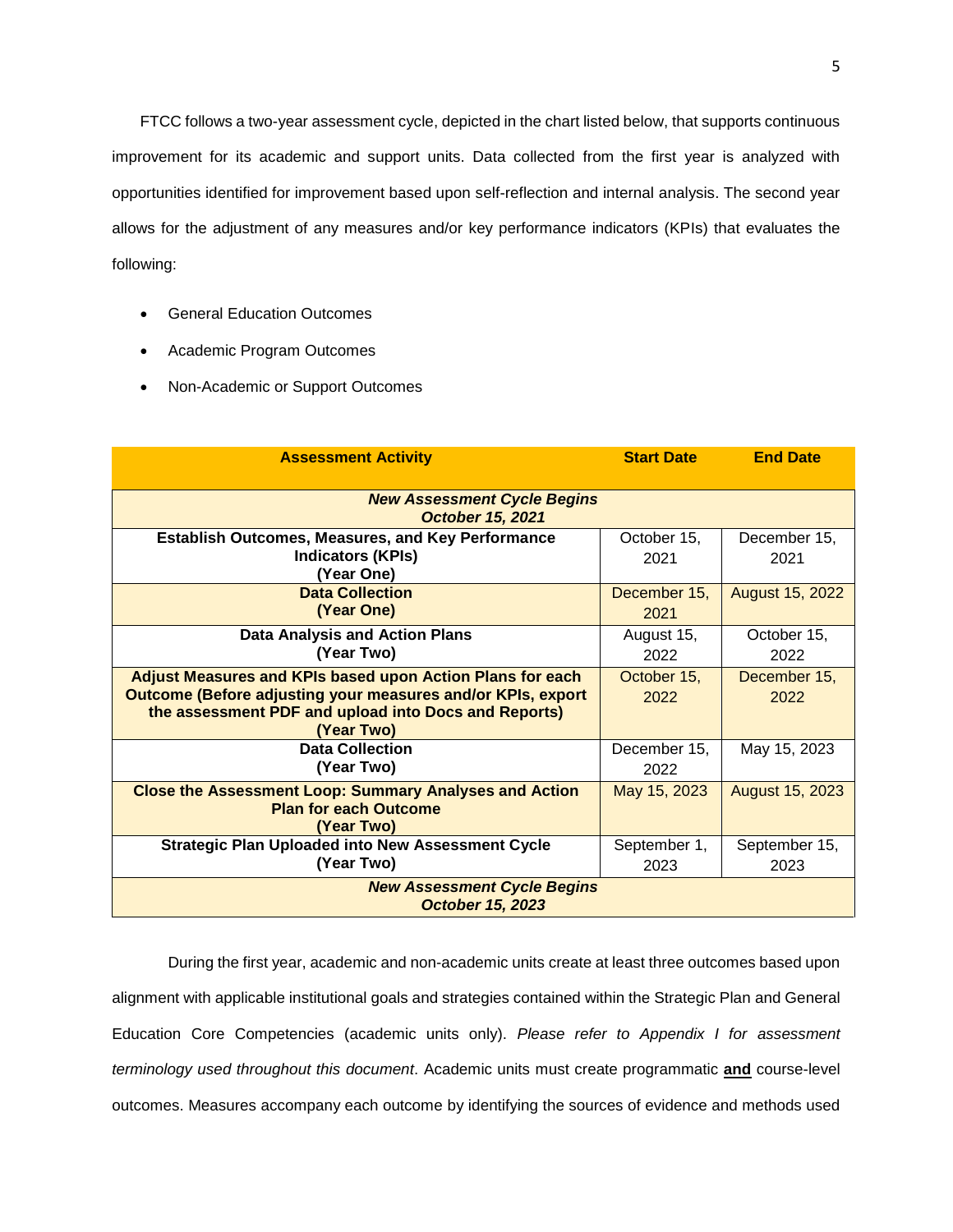for examination. Evidence-based KPIs are created for each measure that constitutes the threshold for success.

At the beginning of the second year, data gathered during the first-year is studied and action plans are created to support continuous improvement. Measures and/or KPIs are adjusted, based upon collected evidence and action planning, to reflect what was learned during the first year. At the end of the assessment cycle for Year Two, units will study KPIs as part of "closing the assessment loop."

### <span id="page-5-0"></span>**Watermark™ Training**

Although not all individuals will engage with final reporting within Watermark™, **ALL FTCC** faculty and staff have a role to play in assessment. Annually, the FTCC community engages in assessment to give stakeholders plan for both academic and non-academic programs. This process is the cornerstone for continuous improvement at the College. Linked below are Watermark™ training videos; each tutorial provides a brief overview of how to enter each component of your assessment.

- [Getting Started with Watermark](https://www.youtube.com/watch?v=PaEY9ODmnw4)™
- [Creating Mission Statement](https://www.youtube.com/watch?v=kGPdhIoNqbQ)
- **[Creating Outcomes](https://www.youtube.com/watch?v=e8YmPhpNCTs&t=53s)**
- [Linking to the Strategic Plan](https://www.youtube.com/watch?v=f2BvewOtu5Q)
- **[Creating Measures](https://www.youtube.com/watch?v=tneG825ZQ60)**
- [Creating Key Performance Indicators](https://www.youtube.com/watch?v=8EFOd3PBkCs) (AKA Assessment Targets)
- [Entering Results](https://www.youtube.com/watch?v=aghCkjReyBE)
- [Analysis of Results and Action Planning](https://www.youtube.com/watch?v=CqqNnN7746s)
- [Adding Supporting Documentation](https://www.youtube.com/watch?v=Os-6u5gJraM&t=25s)

### **Year One**

### <span id="page-5-2"></span><span id="page-5-1"></span>**Creating Mission Statement**

Please state the mission **of your** department or program of study. According to SACSCOC (2020) (Southern Association of Colleges and Schools Commission on Colleges), the accredited institution "(1) has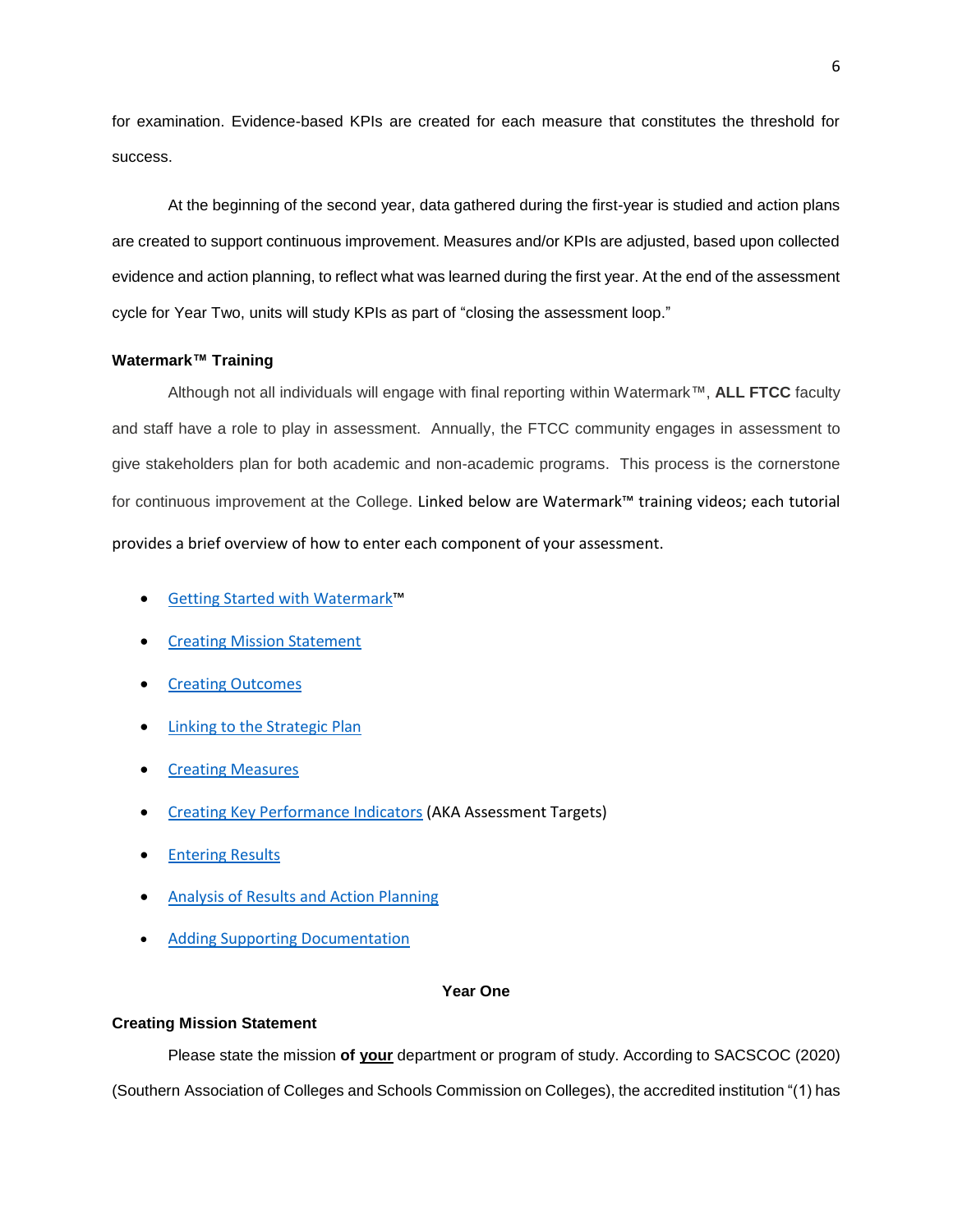a mission appropriate to higher education, (2) has resources, programs, and services sufficient to accomplish and sustain that mission, and (3) maintains clearly specified educational objectives that are consistent with its mission and appropriate to the degrees its offers, and that indicate whether it is successful in achieving its stated objectives" (p.3). For all programs and departments, the internal department or program of study mission statement should be distinctive, clarify program/department activities and functions, identify stakeholders, and reflect alignment with the institutional mission and strategic plan (Bresciani,2006; Suskie, 2009).

#### <span id="page-6-0"></span>**Creating Outcomes**

Academic programs and non-academic departments must formulate at least three outcomes that are specific, measurable, achievable, realistic, and time-bound (SMART). According to Bresciani (2006), "the institution identifies expected outcomes for its educational programs and its administrative and educational support services; assesses whether it achieves these outcomes; and provides evidence of improvement based on analysis of those results" (p. 60). For academic programs, you should include [programmatic](http://www.laspositascollege.edu/slo/program.php) and [student-level](http://www.laspositascollege.edu/slo/assets/docs/2019-20/slos8.20.2019.pdf) outcomes; each outcome should map to one or more of the [institutional](https://www.faytechcc.edu/about-ftcc/#goals)  [goals](https://www.faytechcc.edu/about-ftcc/#goals) from the [Strategic Plan,](https://www2.faytechcc.edu/IEADocs/FTCCStrategicPlan.pdf) associated sub-strategies, and [General Education Core Competencies.](https://www2.faytechcc.edu/HandbooksManuals/FTCCPlanningGuide.pdf#page=84) The [outcomes](https://oira.unc.edu/wp-content/uploads/sites/297/2018/10/Assessment-for-Non-Academic-Unit.pdf) for non-academic departments must map to one or more institutional goals and strategic plan

#### <span id="page-6-1"></span>*Learning Outcomes*

How do I write learning outcomes? According to Suskie (2009), learning outcomes should be SMART: Specific, Measurable, Attainable, Results-Focused, and Time-Focused. Student learning outcomes state what students are expected to know or be able to do upon completion of a course or program. Course learning outcomes may contribute, or map to, program learning outcomes, and are required in group instruction. At both the course and program level, learning outcomes should be clear, observable and measurable, and reflect what will be included in the course or program requirements (assignments, exams, projects, etc.). Academic units must include course and program-level outcomes. Typically, there are 3-7 course and program learning.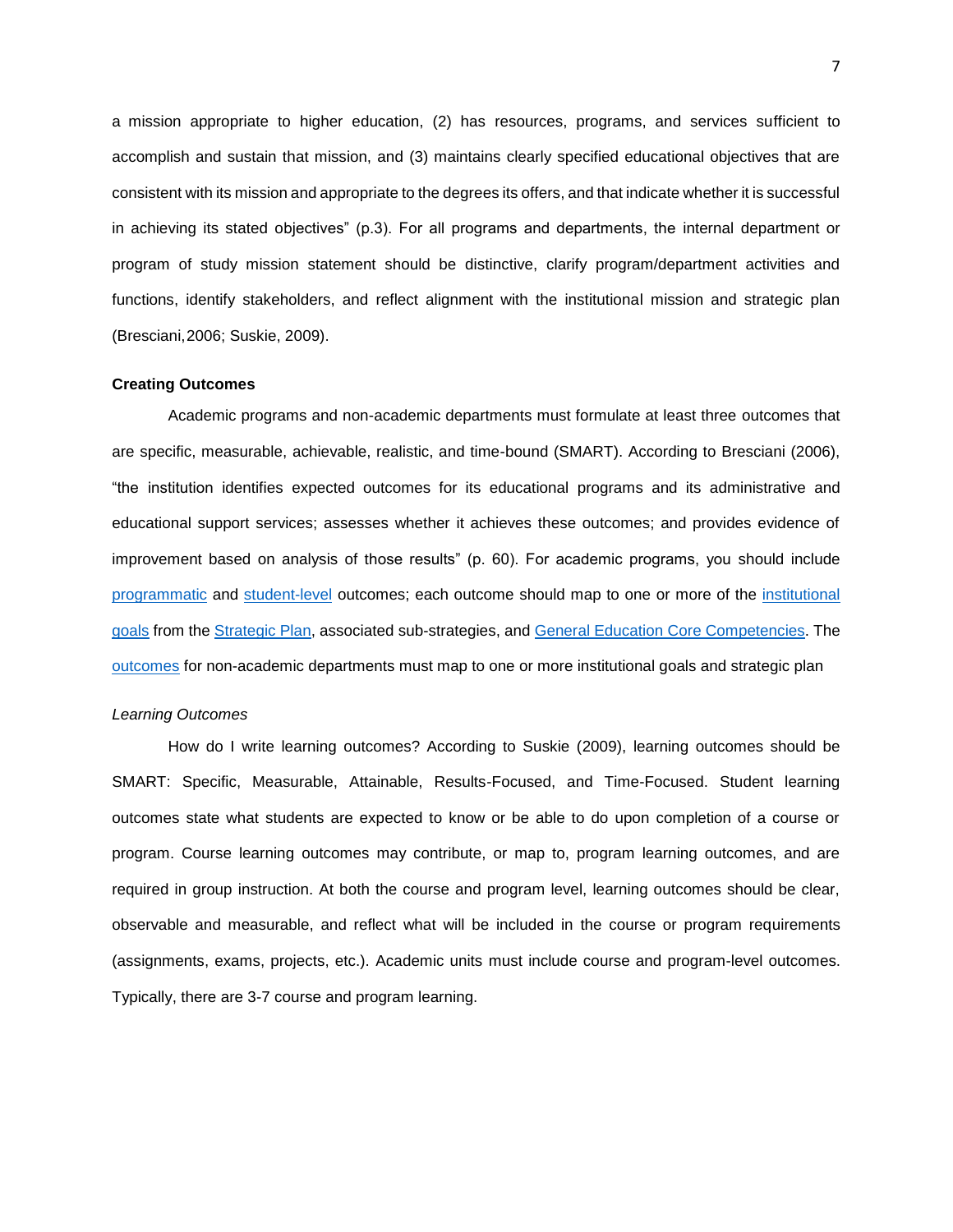Begin with an action verb that denotes the level of learning expected. Terms such as know, understand, learn, appreciate are generally not specific enough to be measurable. Levels of learning and associated verbs may include the following:

- Remembering and understanding: recall, identify, label, illustrate, summarize.
- Applying and analyzing: use, differentiate, organize, integrate, apply, solve, analyze.
- Evaluating and creating: Monitor, test, judge, produce, revise, compose.

Consult Bloom's Revised Taxonomy (described below) for more details. For additional sample action verbs, refer to Attachment B within the [Effective Use of Performance Objectives for Learning and Assessment.](https://wit.edu/sites/default/files/2020-10/Effective-Use-of-Learning-Objectives-University-of-New-Mexico.pdf)

In 1956, Benjamin Bloom and colleagues differentiated six levels of learning in the "cognitive" domain and proposed a list of skills that would indicate understanding at each level. In 2001, Anderson et al. (2001) and colleagues revised the [taxonomy.](https://cft.vanderbilt.edu/guides-sub-pages/blooms-taxonomy/) The lowest levels (which are most commonly tested in exams) are based on knowledge of factual information. Understanding at higher levels is indicated by more complex skills in evaluation, synthesis, or the creation of new information.

Next, follow with a statement that describes the knowledge and abilities to be demonstrated in less than 400 characters. Examples are provided below:

- Identify and summarize the important feature of major periods in the history of western culture.
- Apply important chemical concepts and principles to draw conclusions about chemical reactions.
- Demonstrate knowledge about the significance of current research in the field of psychology by writing a research paper.

### <span id="page-7-0"></span>*Non-Academic/Support Outcomes*

Non-academic or support units must create between 3 – 7 outcomes. These outcomes are related to service quality, efficiency, compliance, the volume of unit activity, effectiveness, customer satisfaction, and staff development, as examples. Some areas may create learning outcomes, if applicable, such as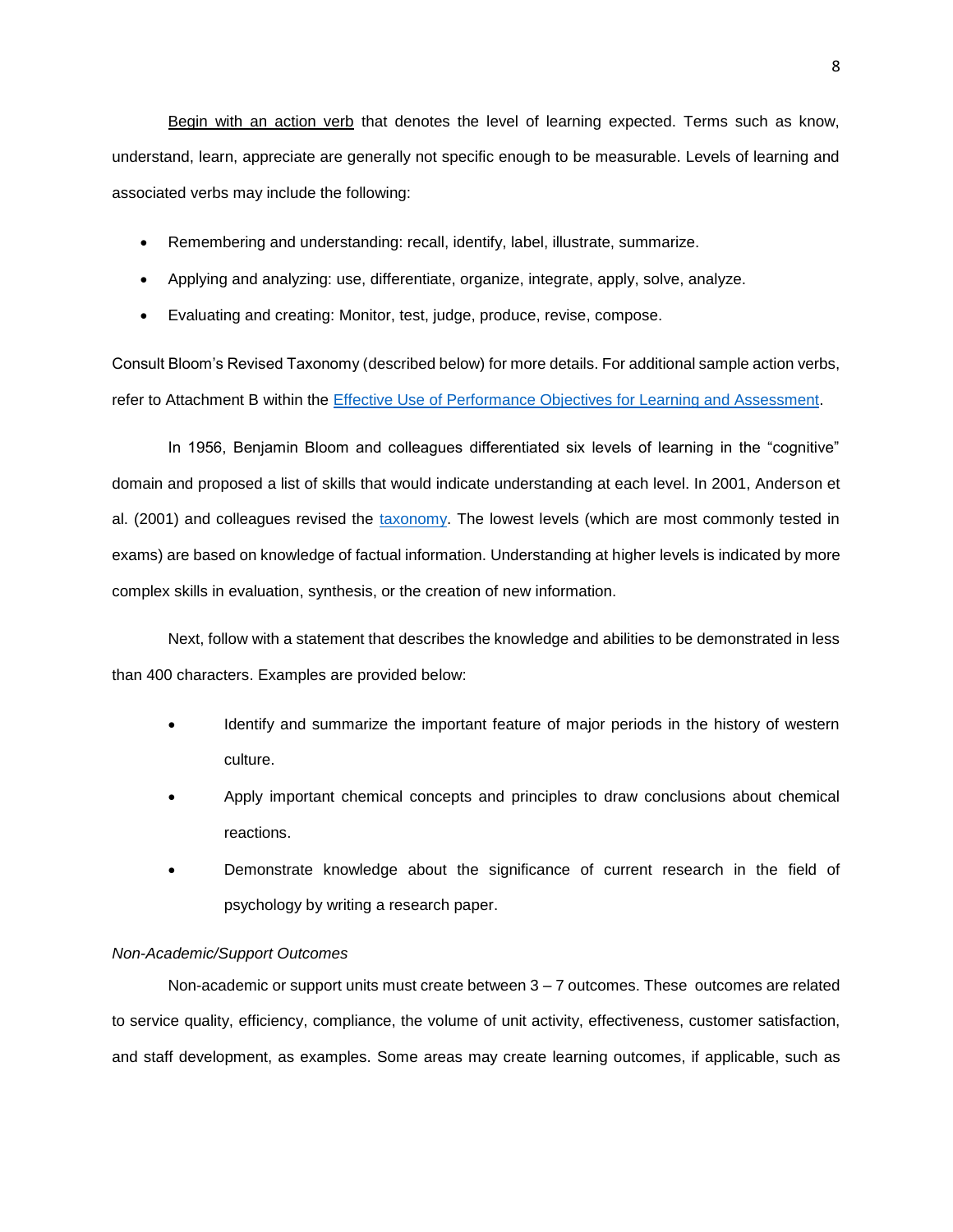Student Services and Student Learning Center. Please remember to begin your outcome with an action verb and follow [Bloom's Taxonomy](https://cft.vanderbilt.edu/guides-sub-pages/blooms-taxonomy/) regarding the specific competency being evaluated.

Furthermore, administrative units seek improvement by analyzing data from their assessment of operational, including learning outcomes where applicable, and develop strategies to improve learning, services, and client/customer satisfaction. The success of these action steps helps to inform the refinement or creation of outcomes for the second year of the assessment cycle. The planning and assessment of administrative outcomes involve all the primary functions of the unit and are aligned to the institutional goals, departmental mission, and strategic plan strategies. Non-Academic/Administrative units should consider the following when creating outcomes:

- Lead to improvements in unit responsibilities.
- Focus on critical functions, services, and processes that impact the unit and support the mission.
- Are defined as statements that describe the desired quality (e.g., timeliness, accuracy, responsiveness) of key functions and services within the administrative unit.
- Rely on verbs that specify definite, observable behaviors and are observable/measurable (refer to Bloom's Taxonomy).
- Define level of satisfaction clients have with services offered.
- Contribute to the development and growth of students.
- Questions that administrative assessment address:
- Is the outcome related to the unit mission?
- Does the outcome lead to improved services?
- Do the results potentially provide data the unit can use to improve services and/or aspects of services that need improvement?
- Is the outcome worded in terms of what the unit will accomplish or clients think, know, do following the use of services?
- What and how does an administrative unit contribute to the development and growth of students?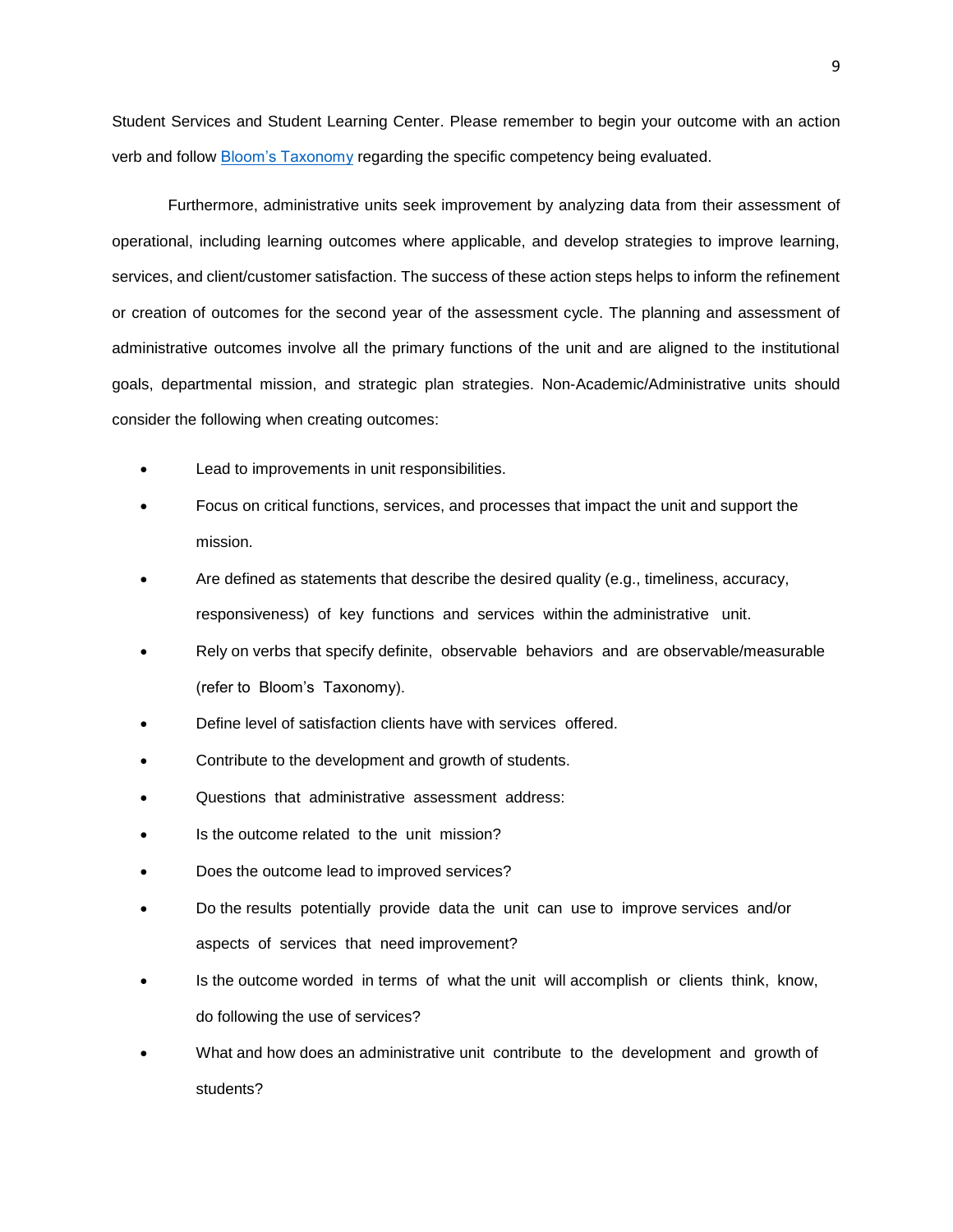### <span id="page-9-0"></span>**Sources of Evidence**

Before you create the associated measure, you will select the source of evidence for the measure from a drop-down box within Watermark™. Sources of evidence fall into two categories: direct measures and indirect measures. According Walvoord and Anderson (2010), examples of direct learning measures are defined as "when the student does something that is directly observed and evaluated by someone else" (p. 155). Indirect measures supplement what stakeholders learn from direct assessment studies, such as alumni surveys, employer surveys, satisfaction surveys, and interviews (Suskie, 2009).

### **Course-Level Direct Measures**

- **Test**
- **Paper**
- Project
- Laboratory notebook
- Artistic performance
- Journal
- Homework
- Problem sets
- Reports
- Clinical experience
- Research project
- Case study analysis
- Portfolios\*

### **Course-Level Indirect Measures**

- Surveys\*
- Job placement\*
- Focus groups\*

\* Also applicable at the program level.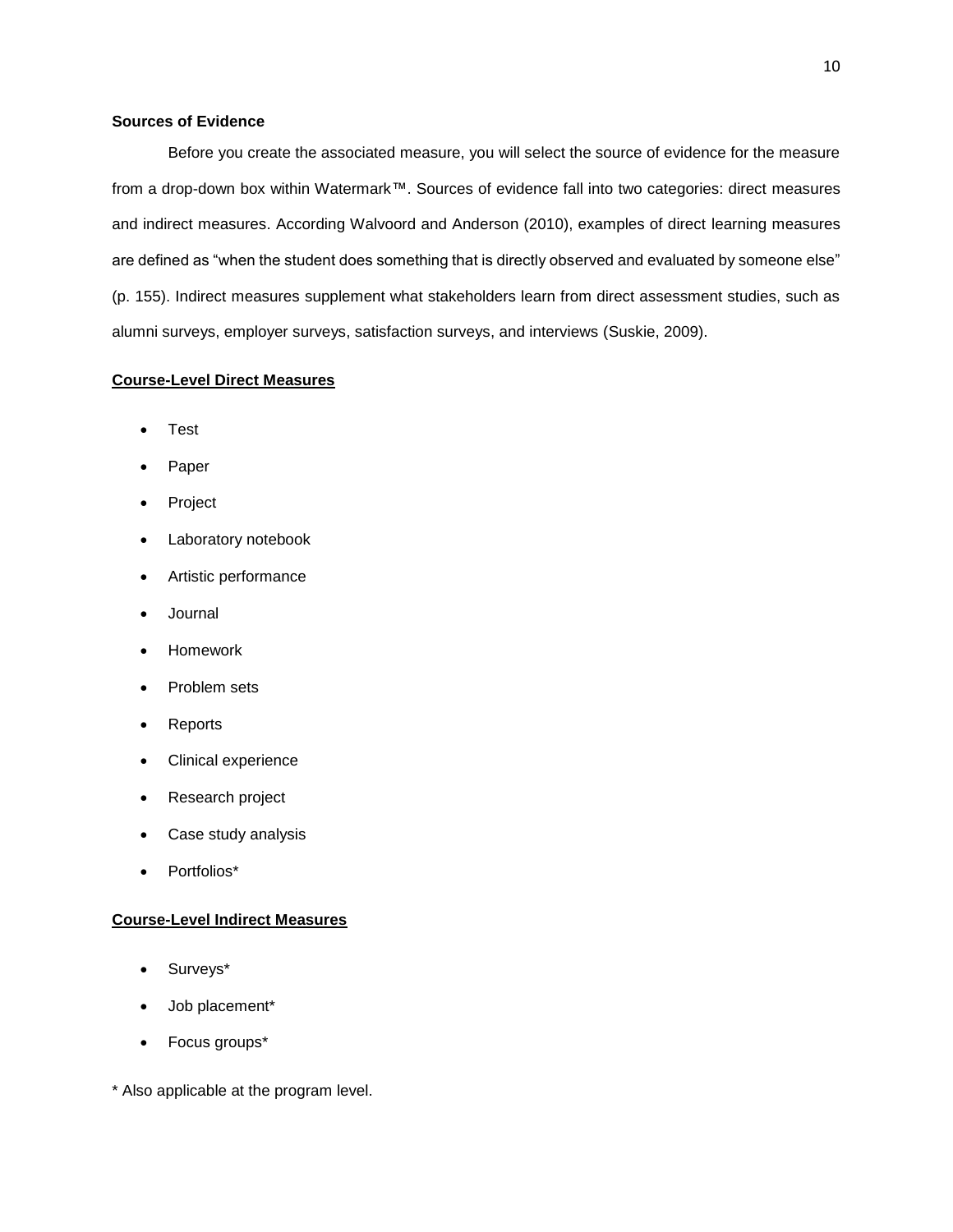### **Program or Department-Level Direct Measures**

- Capstone projects
- Exhibits
- Performances
- Pass rates
- Licensure scores
- Certification

# **Program or Department-Level Indirect Measures**

- Program review data
- Job placement
- Alumni surveys

### **Non-Academic Direct Measures**

- Participation
- Quantitative Reports on Service Delivery
- Quantitative Reports on Accuracy/Efficiency/Completion
- Financial Reports
- Industry Standards
- Dollars Raised/Dollars Saved

# **Non-Academic Indirect Measures**

- Focus Group Discussions
- Job Satisfaction Surveys
- Client/Student Satisfaction Surveys
- Observations
- Qualitative Data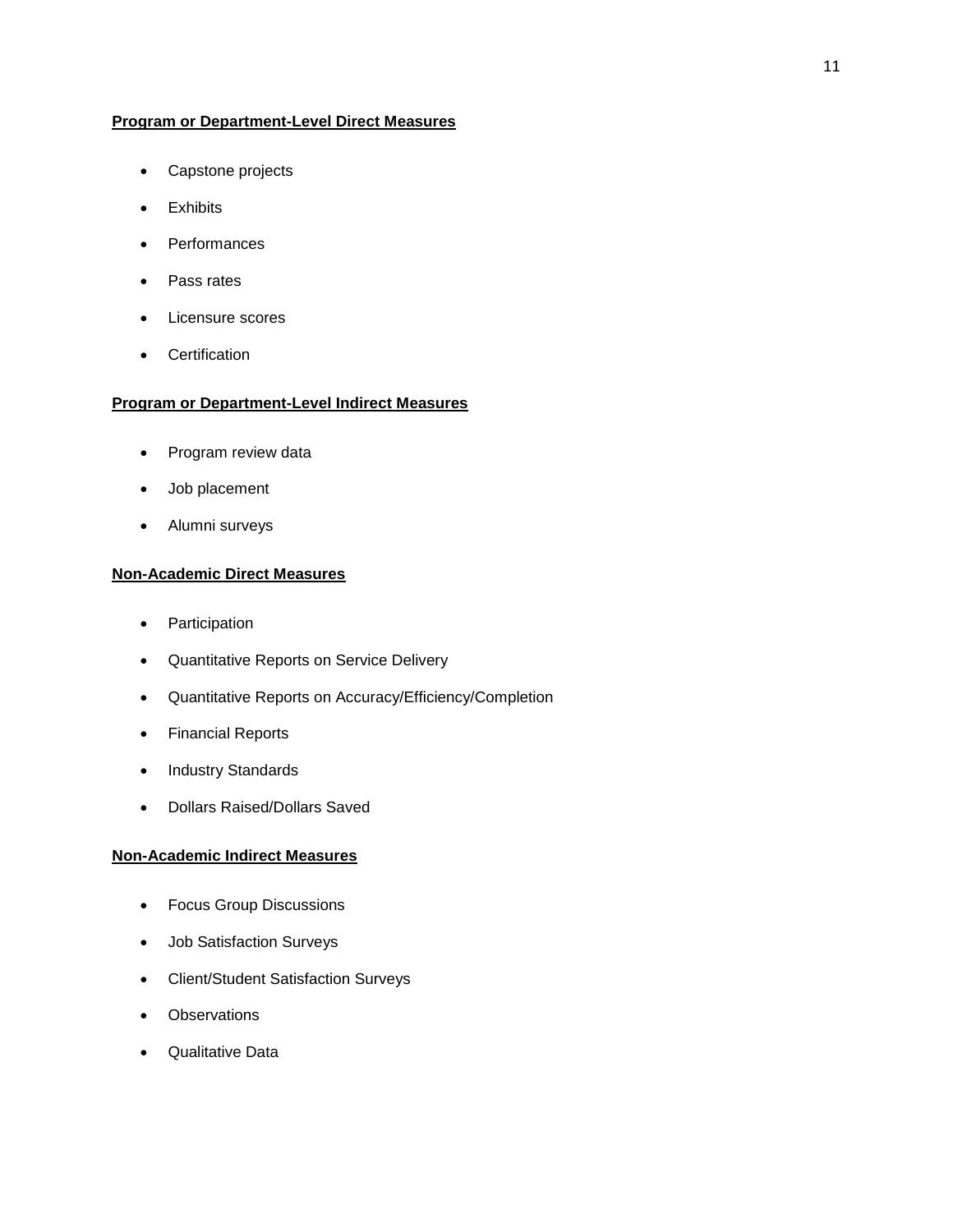#### <span id="page-11-0"></span>**Rubrics and Test Blueprints**

According to Suskie (2009), the source of evidence used in assessment should be planned carefully prior to creation. Test blueprints and rubrics ensure that the assignment aligns with the intended learning outcome. Suskie (2009) suggests creating a test blueprint, which includes "a list of key learning goals to be assessed by the test and the number of points or questions to be devoted to each learning goal" (p. 38). Once the blueprint has been established, then create the assignment. Rubrics, or scoring guides, represent another widely adopted strategy to ensure that the assignment and learning outcome align with one another. Suskie (2009) defines a rubric as "a list of key things you want students to learn by completing the assignment and to demonstrate on the completed assignment" (p. 38). FTCC incorporates the Valid Assessment of Learning in Undergraduate Education (VALUE) rubrics, developed by the American Association of Colleges and Universities (AACU), into assessment of general education core competencies across the institution.

#### <span id="page-11-1"></span>**Creating Measures**

For each outcome, regardless of academic or non-academic, create a related measure that describes the methods used for evaluation purposes (Bresciani, 2006; Suskie, 2009). First, identify the source of evidence from the drop-down box (e.g., test, survey, portfolio, etc.). For instance, the use of multiple measures allows you to gather different perspectives and gauge effectiveness using direct and indirect assessments. FTCC incorporates multiple measures to assess student achievement at the course, program, and institutional levels. According to the National Academic Advising Association (NCADA), multiple measures "means going beyond a simple satisfaction survey or an individual measure that evaluates (rather than assesses) a single dimension of a single phenomenon" (Campbell et al., 2015, Slide 4). Incorporating direct and indirect learning measures provides "students a variety of ways to demonstrate their learning" (Suskie, 2009, p. 157).

For the purposes of assessment at FTCC, the following template will be used by all:

• What (What do you want to accomplish?)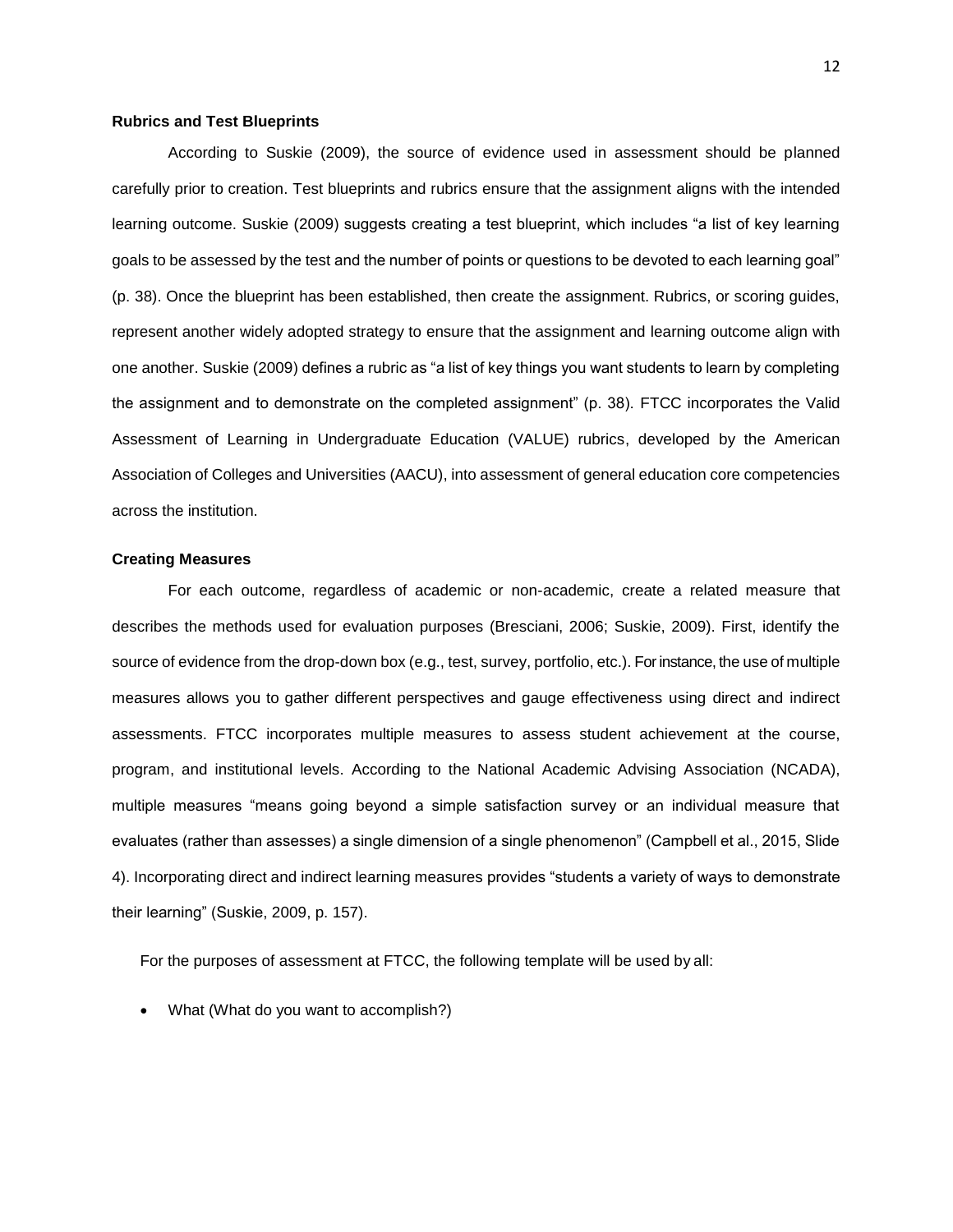- How (What steps will you take to accomplish the outcome? How will you acquire the learning? How will you measure the outcome? Also, this is where you will talk about howyou established the target for success. In other words, what is your basis for thetarget?)
- Why (Why is assessing the objective important? What do you hope to improve?):
- When (When will the assessment take place?)
- Who (Who is responsible for the assessment?)

### <span id="page-12-0"></span>**Creating Key Performance Indicators**

What is the key performance indicator (KPI) that indicates success for each measure? Before determining the KPI, how are you arriving at the success threshold? Are you relying upon documented evidence, research-based articles, practical experience, etc.? In other words, you should be able to defend how you select the KPI using data. According to Mohiuddin et al. (2020), "KPIs assist teachers in measuring students' performance of course learning, and achieving its objectives" (p. 437). A single methodology for selecting KPIs does not exist. However, trend analyses, benchmarking, literature reviews, programmatic licensing agencies, rubrics are examples of how you can develop KPIs for assessment purposes.

#### **Year Two**

### <span id="page-12-2"></span><span id="page-12-1"></span>**Study and Action Planning**

As you begin the second year of the assessment cycle, review the assessment process and evidence from Year One. Did you meet the KPIs from the first year? If so, why? If not, why? Action planning offers the opportunity to determine how you intend to achieve your KPIs during Year Two. What do you plan to change? If you met your KPI, how can you build upon your results to analyze other areas of interest? Additional questions to consider include:

- What additional information or evidence is needed to understand how well students are achieving program goals?
- How will you use the information to improve student learning?
- How will you use the information to improve departmental operations?
- How can the program improve learning more effectively in a time of tight or limited resources?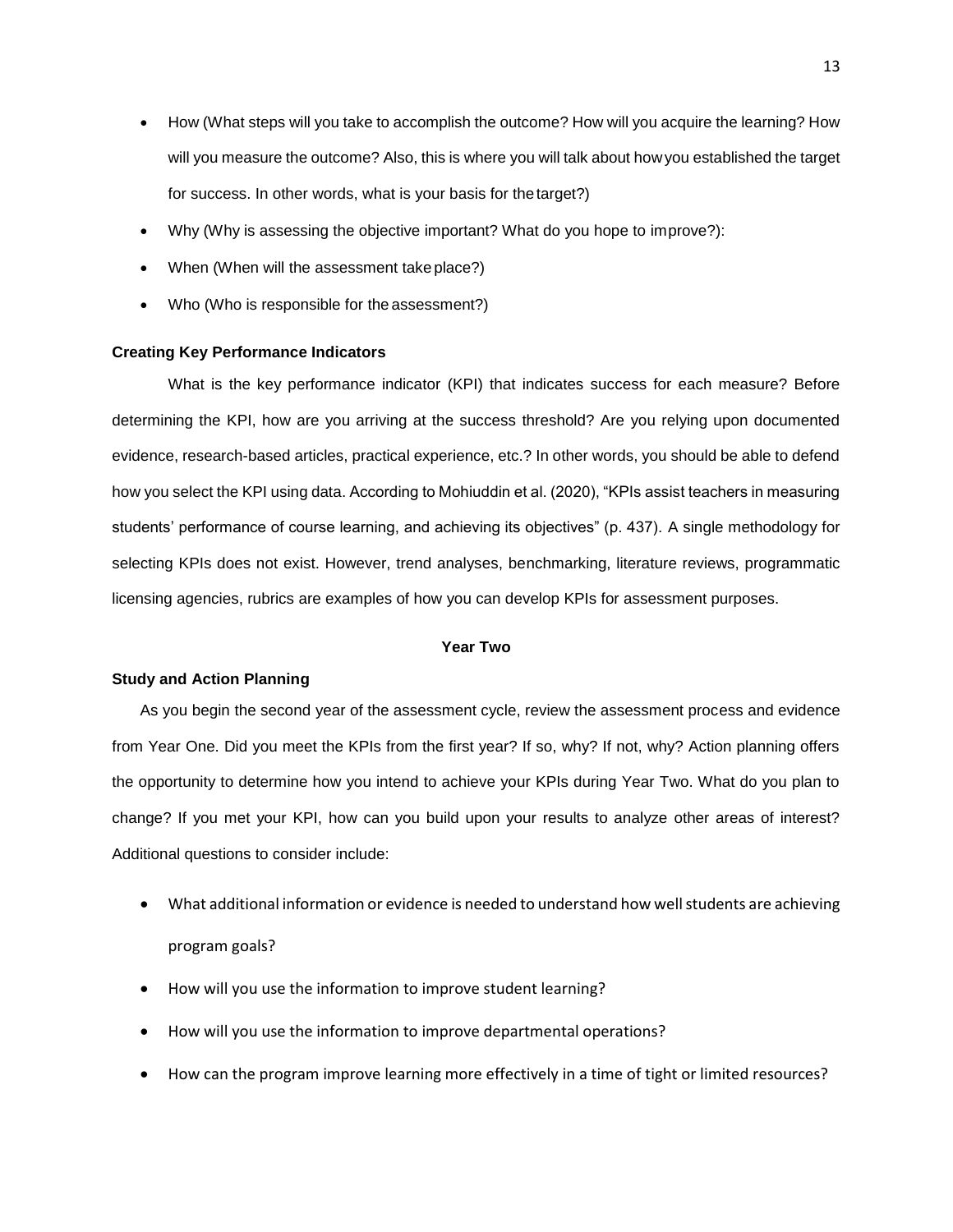• How can the program or department continue to ensure continuous improvement?

You should enter your respective action plans for each finding by clicking on th[e Add New Action](https://faytech-my.sharepoint.com/:b:/g/personal/castanov6404_ad_faytechcc_edu/Ee-9-xAZsV5IhYL4oI5a46EBfLq0I_cPqRKMAcEyM3-1eA?e=zUo2WH) (you will be prompted to enter your active directory username and password) button located underneath the Analysis section. A dropdown menu of actions will appear that you may or may not use, depending upon the action that you plan to create. Once you select the action, enter the description of your respective action plan, recommended due date, and click Create Action. If you select "Other" as your action, you will need to enter a title when prompted, click Next, then enter your description and due date. Once complete, you should click the Save & Close button located at the top right portion of your screen

### **Before adjusting your assessment for Year Two, please complete the following steps**:

- Ensure that you indicate met or not met for each KPI and summarize your findings.
- Upload supporting documentation for each KPI and source(s) of evidence.
- Create an action plan that addresses the questions, where applicable, at the top of this page before proceeding with any adjustments to your assessment.
	- $\circ$  Your responses form the basis for the changes to your assessment plan during the second year.
- Export your current assessment with your supporting documentation from Year One and upload into [Docs and Reports](https://faytech-my.sharepoint.com/:b:/g/personal/castanov6404_ad_faytechcc_edu/EUsjk8SLFrlGhwq92SN4IZIBVDzYPb69WDs3ngmKrvhPWg?e=18IPI8) (Active Directory Username and Password required) within Watermark™.

### <span id="page-13-0"></span>**Updating Measures and/or KPIs**

Once you have completed the steps on pages 12-14, you should adjust the measures and/or KPIs accordingly. However, please ensure that you have exported your assessment and uploaded into the Docs and Reports section before you make any changes.

#### <span id="page-13-1"></span>**Findings and Summary**

Beginning no later than May 15<sup>th</sup> of the second year, you should indicate whether you met your KPI for each measure (Met or Not Met). After you indicate whether the target was met or not met, please provide a brief summary of the results within the summary box.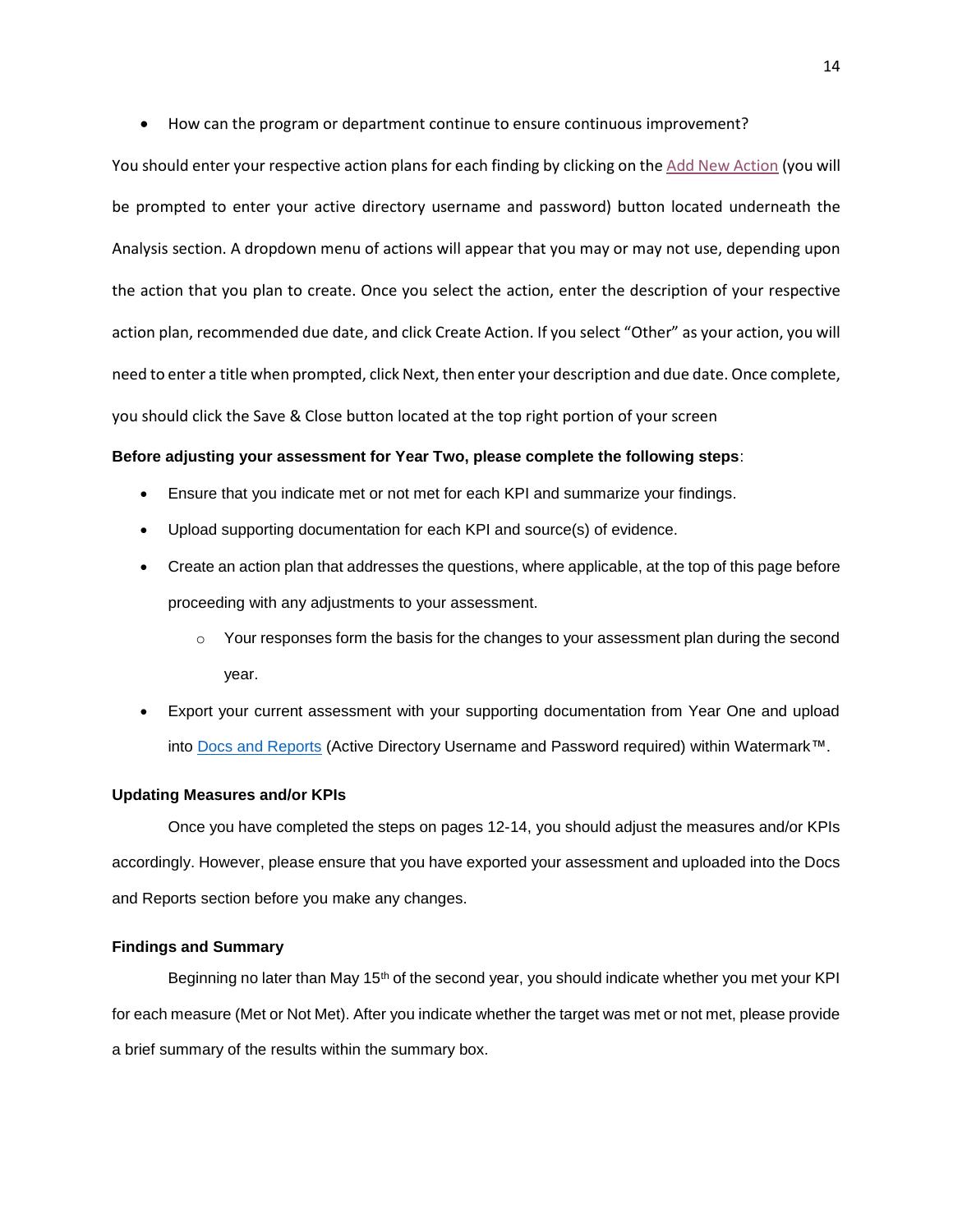### <span id="page-14-0"></span>**Closing the Assessment Loop and Analyses**

Did you action "move the needle?" After you have evaluated your findings, there are several questions to consider as you close the assessment loop. Within the **Analysis** section, please answer the following questions:

- What were the strengths of your assessment process?
- What were the weaknesses of your assessment process?
- What was learned as a result of your assessment process?
- What opportunities were identified from assessment findings for continuous improvement?
- How will the assessment data be used for evidence-based decision-making for continuous improvement?

### <span id="page-14-1"></span>**Documentation**

The following supporting documentation, PDF preferably, must be uploaded annually into your assessment within Watermark™:

- Academic Program Reviews (curriculum only)
- Advisory Committee Meeting Minutes (curriculum only)
- Planning Documents (including Year One outcomes, measures, targets)
- Sources of evidence used for each measure
- \*Data supporting each KPI

\*Detailed evidence that supports your KPI (while you may report data in aggregate, you must upload individual results for each student while maintaining FERPA-Family Education Rights Privacy Act). To maintain FERPA, please ensure that **no student names or identification numbers** are uploaded into the assessment management system. For instance, if you used a rubric, you would upload the rubric used for each student (with the student's name removed) and their respective score using the rubric. If you used a test, then you would upload each student's test score **without the student's name**.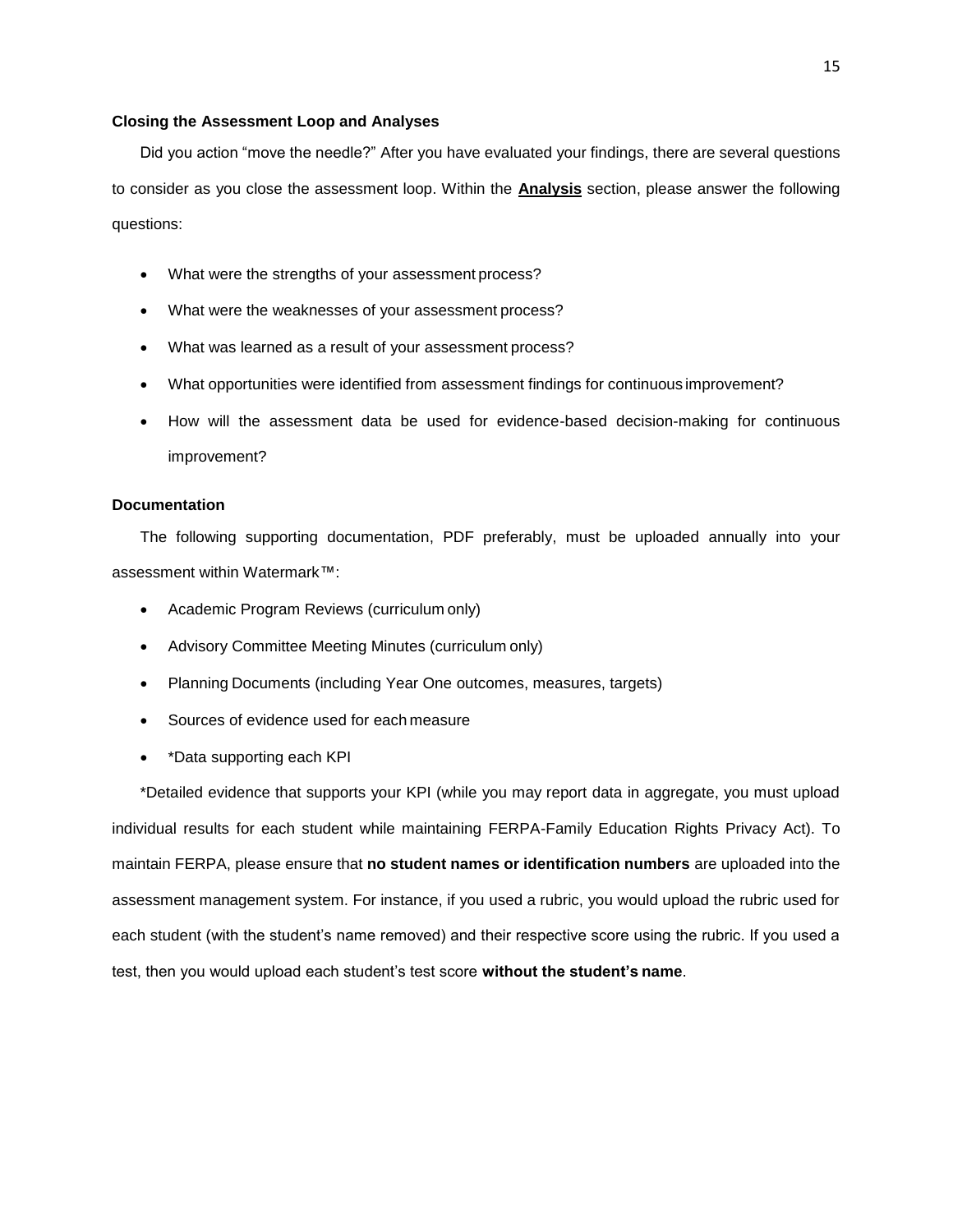#### **References**

<span id="page-15-0"></span>Allen, M.J. (2003). *Assessing academic programs in higher education*. Wiley.

- Anderson, L.W., Krathwohl, D.R., Airasian, P.W., Cruikshank, K.A., Mayer, R.E., Pintrich, P.R., Raths, J., & Wittrock, M.C. (2001). *A taxonomy for learning, teaching, and assessing: A revision of Bloom's Taxonomy of Educational Objectives (Complete edition)*. Longman.
- Banta, T.W. & Palomba, C.A. (2015). *Assessment essentials: Planning, implementing, and improving assessment in higher education (2nd ed.)*. Jossey-Bass.
- Bresciani, M.J. (2006). *Outcomes-based academic and co-curricular program review: A compilation of institutional good practices*. Stylus Publishing, LLC.
- Campbell, S., Joslin, J., Lechtenberg, S., & Robbins, R. (2015, October 4-7). *Identifying and using multiple measures* [Conference presentation]. NACADA's 39th Annual Conference, Las Vegas, NV, United States. <https://nacada.ksu.edu/Events/Annual-Conference/Past-Annual-Conferences/2015.aspx>
- Fayetteville Technical Community College (FTCC) (2021). *Planning guide: An overview of planning, evaluation, academic program review, support services review, and accreditation processes of the college*.<https://www.faytechcc.edu/campus-offices/institutional-effectiveness/>
- Miller, R., & Leskes, A. (2005). *Levels of assessment: From the student to the institution*. American Association of Colleges and Universities.

<https://www.aacu.org/sites/default/files/files/publications/LevelsOfAssessment.pdf>

- Mohiuddin, K., Islam, M.A., Talukder, S., Alghobiri, M., Miladi, M.N., & Ahmed, A.A. (2020). Integrating assessment and performance measurement: A case of an academic course for quality improvement actions at a Saudi university. *International Journal of Assessment Tools in Education, 7*(3), 436-450. (EJ1272687) ERIC.<https://files.eric.ed.gov/fulltext/EJ1272687.pdf>
- Southern Association of Colleges and Schools Commission on Colleges (2020). *Resource manual for the principles of accreditation: Foundations for quality enhancement (3rd. ed.).* <https://sacscoc.org/app/uploads/2019/08/2018-POA-Resource-Manual.pdf>

Suskie, L. (2009). *Assessing student learning (2nd ed.).* Jossey-Bass.

Walvoord, B.E., & Anderson, A.J. (2010). *Effective grading: A tool for learning and assessment in college*

*(2nd ed.).* Jossey-Bass.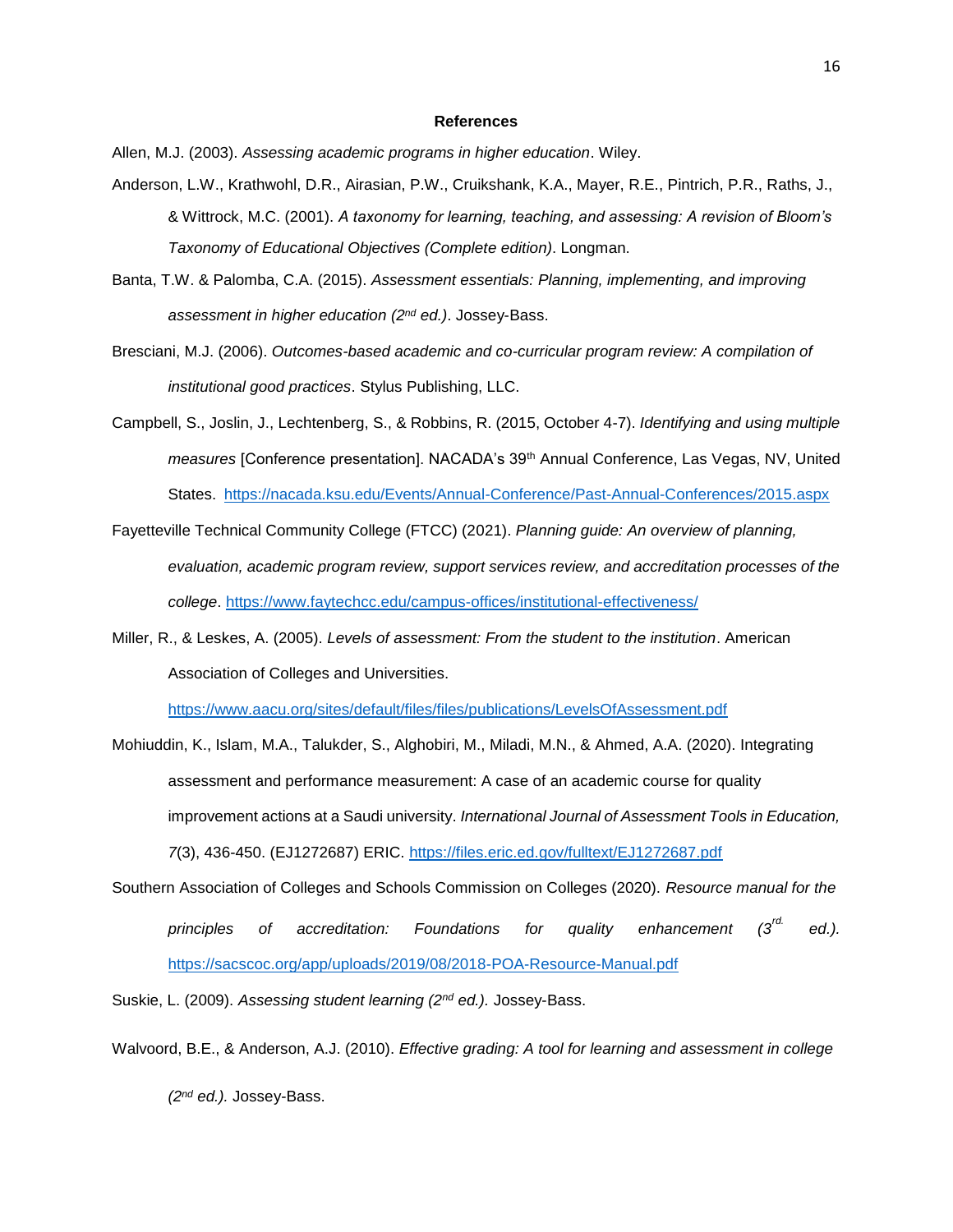#### **Appendix I: Assessment Terms and Definitions**

<span id="page-16-0"></span>The following terms and definitions were adapted from Allen (2003); Banta & Palomba (2015); FTCC Planning Guide (2021); Miller & Leskes (2005); Suskie (2009).

**Assessment Artifact** – (AKA Lesson Artifacts) – refers to evidence that supports the measure (ex., sources of evidence such as rubrics, tests, surveys; raw data that supports whether the KPI was met or not met).

**Assessment Cycle** – refers to the two-year assessment timeline that FTCC follows.

**Assessment Management System** - (commonly referred to as AMS) – database that houses assessment plans, results, and supporting documentation. FTCC uses Watermark™ Planning & Self Study and Student Learning & Licensure modules

**Assessment Plan** - outlines what empirical data will be collected, by whom, for the assessment each of the learning outcomes (two-year cycle); the process for reviewing the data, policies and procedures to guide discussion and feedback of the results; and the process for modifying the course, program or curriculum to improve student learning.

**Benchmark** – defined measurement or standard that serves as a point of reference by which process performance is measured.

**Bloom's Taxonomy** - commonly used description regarding the six levels of learning that occur. Knowledge increases as one progresses through the levels of learning, where knowledge is the most basic level and evaluation represents the highest form of learning.

- Knowledge To know specific facts, terms, concepts, principles or theories.
- Comprehension To be able to understand, interpret, compare, contrast, and explain.
- Application To apply knowledge to new situations, to solve problems
- Analysis To identify the organizational structure of something; to identify parts, relationship and organizing principles
- Synthesis To create something, to integrate ideas into a solution, to propose an action plan, to propose a new classification scheme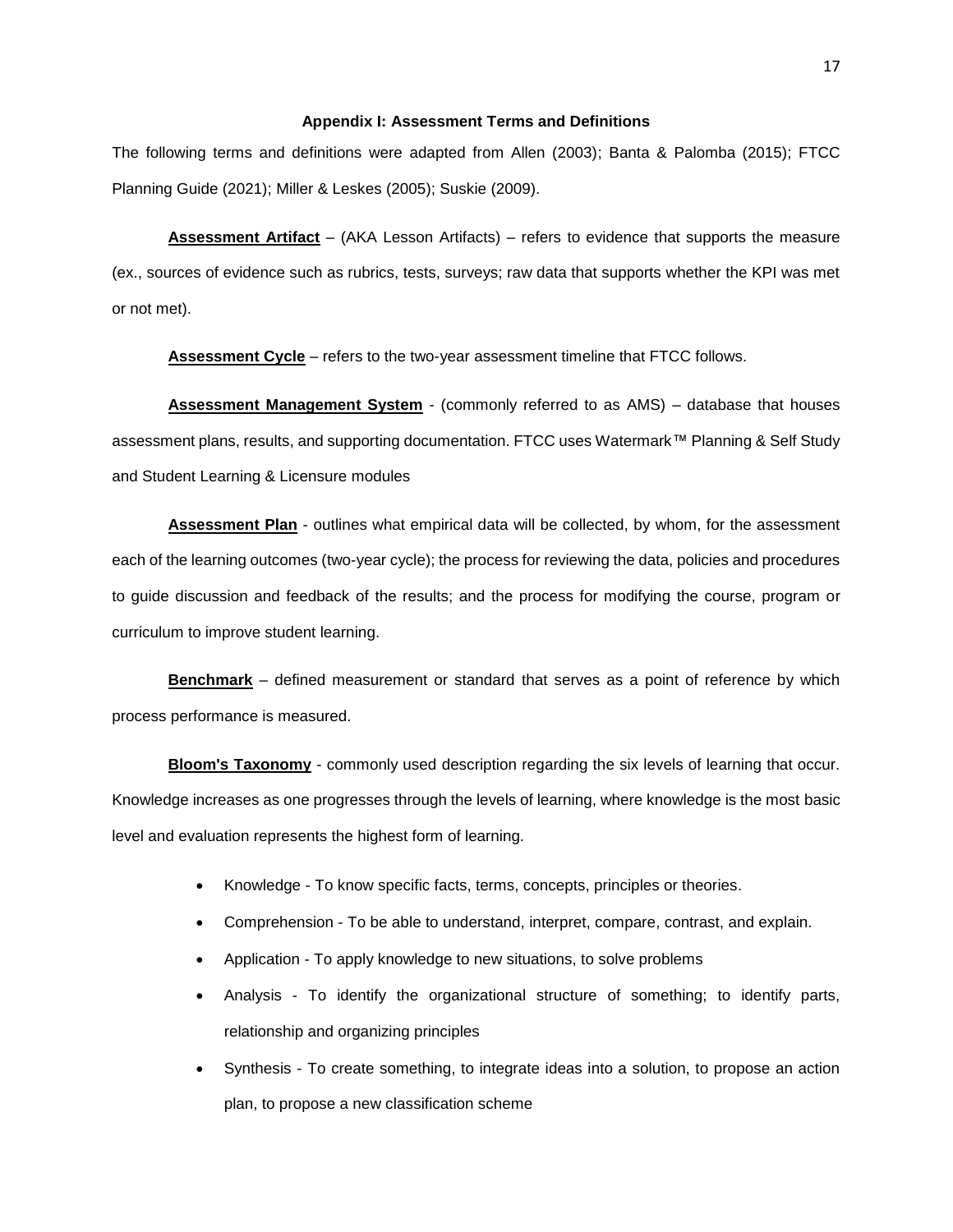• Evaluation - To judge the quality of something based on its adequacy, value, logic, or use.

**Course-Level Assessment** -- gathering data on student learning during the educational experience within the course, designed to help the instructor determine which concepts or skills the students are not learning well, so that steps may be taken to improve the students' learning while the course is still in session.

**Closing the Loop** - assessment results are acted upon and turned back into program improvement.

**Curriculum Alignment** - curriculum and learning objectives are aligned or matched to ensure that students are provided appropriate learning opportunities in order to achieve the identified learning outcomes.

**Curriculum Map** – matrix that shows program courses by rows and expected learning outcomes as column headings that illustrates the outcomes covered in each course.

**Direct Learning Measure** – (AKA Direct Learning Outcome or Direct Measure) - Involves examination of student work or performance, such as embedded test questions, written papers, oral presentations, student projects, or portfolios. Assessment results will be even more convincing if different assessment strategies triangulate to support the same conclusion.

**Embedded Assessment** - means of gathering information about student learning that is built into and a natural part of the teaching and learning process. Often used for assessment purposes in classroom assignments that are evaluated to assign students a grade. Can assess individual student performance or aggregate the information to provide information about the course or program; can be formative or summative, quantitative or qualitative.

**Formative Assessment** – completed while student learning is taking place rather than at the end of the course or program.

**General Education Core Competencies** - graduates of FTCC, regardless of program area, should possess a common core of general education competencies that promote success in the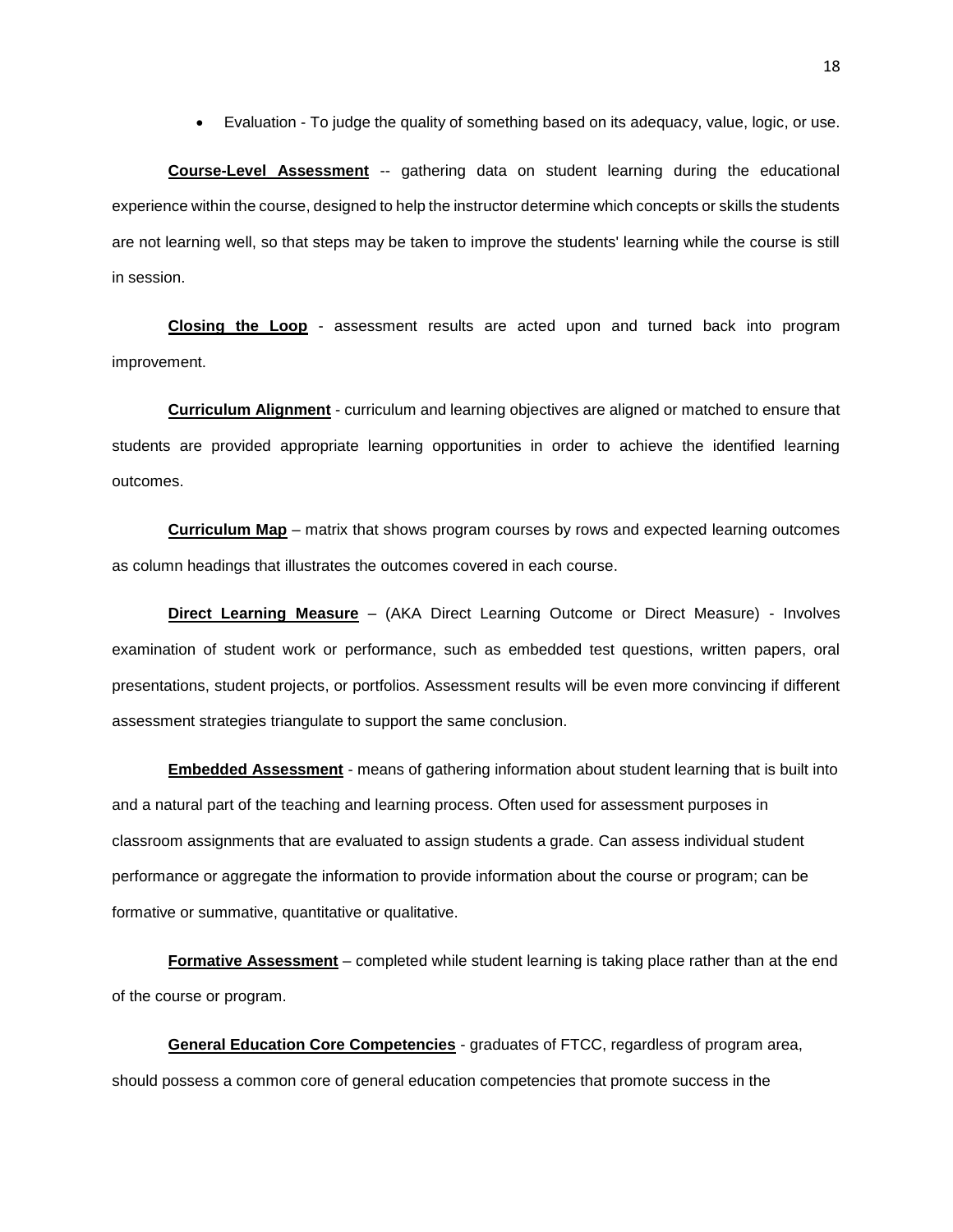workplace, facilitate the learning of technical skills, and ease the transition to further higher education. Achievement of these core competencies should also serve to enhance quality of life. These core competencies include:

- Communicate effectively using the conventions of American Standard English in professional and academic environments.
- Use critical thinking to analyze problems and make logical decisions.
- Demonstrate socialization skills that support cultural awareness and a global perspective.
- Demonstrate quantitative competencies.
- Demonstrate digital and information literacy.

**Indirect Learning Measure** – (AKA Indirect Learning Outcome or Indirect Measure) -

Assessments that supplement what faculty learn from direct assessment studies, such as alumni surveys, employer surveys, satisfaction surveys, and interviews.

**Institutional Level Assessment** – (AKA College-Wide or General Education Assessment) –

Provides evidence regarding how the institution fulfills its mission via measurement of general education core competencies across curricular programs of study.

**Key Performance Indicator (KPI)** – (AKA Assessment Targets) – quantitative indicator that demonstrates achievement of the intended learning outcome.

**Learning Outcomes** (AKA Learning Objectives)- statements that describe specific behaviors a student is expected to demonstrate to assure the stated goal has been achieved; knowledge, skills and values students should demonstrate upon completion of a course, program or curriculum.

**Levels of Assessment** – The multiple levels where assessment occurs includes:

- Level 1 Assessing individual student learning within courses
- Level 2 Assessing individual student learning across courses
- Level 3 Assessing courses
- Level 4 Assessing programs